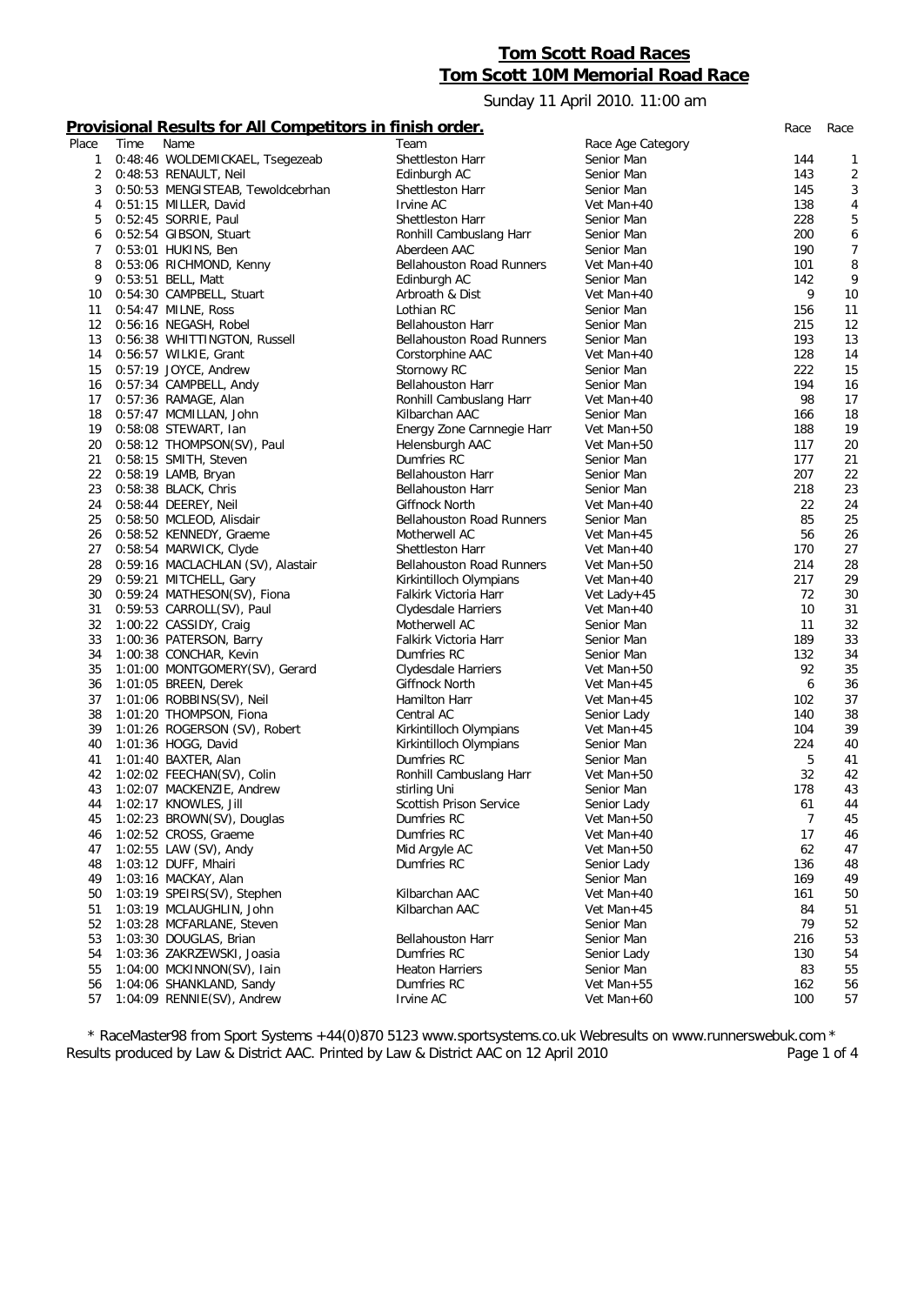#### Tom Scott Road Races, Tom Scott 10M Memorial Road Race - Sunday 11 April 2010. 11:00 am

### **Provisional Results for All Competitors in finish order.** *Race Race*

|       |      | <u>I TOVISIONAL RESARS TOF AIR COMPETITORS IN TIMISH OF ACT.</u> |                                  |                   |              | nacc |
|-------|------|------------------------------------------------------------------|----------------------------------|-------------------|--------------|------|
| Place | Time | Name                                                             | Team                             | Race Age Category |              |      |
| 58    |      | 1:04:29 THOMSON, Colin                                           | Falkirk Victoria Harr            | Vet Man+40        | 146          | 58   |
| 59    |      | 1:04:42 LAVERTY, Hugh                                            | Clydesdale Harriers              | Vet Man+50        | 131          | 59   |
|       |      |                                                                  |                                  |                   | 165          | 60   |
| 60    |      | 1:05:29 HARDMAN, Andrew                                          | <b>Bellahouston Harr</b>         | Vet Man+50        |              |      |
| 61    |      | 1:05:30 DOLAN, Scott                                             |                                  | Senior Man        | 27           | 61   |
| 62    |      | 1:05:33 WHITE(SV), James                                         | Irvine AC                        | Vet Man+55        | 126          | 62   |
| 63    |      | 1:05:34 AIRD, Michael                                            |                                  | Senior Man        | 2            | 63   |
| 64    |      | 1:05:36 BEVERIDGE, Louise                                        | Metro Aberdeen RC                | Senior Lady       | 164          | 64   |
| 65    |      | 1:05:45 MCCRACKEN, Claire                                        | Victoria Park AAC                | Vet Lady + $35$   | 192          | 65   |
| 66    |      | 1:05:49 MAY(SV), Nicola                                          | Scottish Prison Service          | Vet Lady + $35$   | 75           | 66   |
| 67    |      | 1:06:10 GRAY, Steve                                              | Glasgow Univ HH                  | Senior Man        | 39           | 67   |
| 68    |      | 1:06:17 WATSON, Colin                                            | Springburn Harr                  | Vet Man+50        | 154          | 68   |
| 69    |      | 1:06:23 DUDDY, Barry                                             |                                  | Senior Man        | 203          | 69   |
| 70    |      | 1:06:25 YOUNG (SV), Robert                                       | Clydesdale Harriers              | Vet Man+65        | 173          | 70   |
|       |      |                                                                  |                                  |                   |              |      |
| 71    |      | 1:06:32 MACDONALD, Grant                                         | <b>Bellahouston Harr</b>         | Senior Man        | 197          | 71   |
| 72    |      | 1:06:35 SCOTT, Cameron                                           | Carnethy Hill RC                 | Vet Man+45        | 107          | 72   |
| 73    |      | 1:06:36 MUIR, Darran                                             |                                  | Senior Man        | 93           | 73   |
| 74    |      | 1:06:38 PATERSON, Mark                                           | <b>Bellahouston Harr</b>         | Senior Man        | 196          | 74   |
| 75    |      | 1:06:39 MCEWAN, Robert                                           | <b>Bellahouston Road Runners</b> | Vet Man+50        | 174          | 75   |
| 76    |      | 1:06:46 HENDERSON, Tom                                           |                                  | Vet Man+40        | 48           | 76   |
| 77    |      | 1:06:52 JOHNSTONE, Ian                                           | <b>Inverness Harriers</b>        | Vet Man+55        | 53           | 77   |
| 78    |      | 1:07:13 ROSSBOROUGH, Robert                                      | Clydesdale Harriers              | Vet Man+50        | 106          | 78   |
| 79    |      | 1:07:20 ORD(SV), Tom                                             | Victoria Park AAC                | Vet Man+50        | 94           | 79   |
| 80    |      | 1:07:32 EAGLESHAM(SV), Sandy                                     | Ronhill Cambuslang Harr          | Vet Man+55        | 30           | 80   |
| 81    |      | 1:07:38 MCCROSSAN (SV), Pamela                                   |                                  |                   | 182          | 81   |
|       |      |                                                                  | Clydesdale Harriers              | Vet Lady+45       |              |      |
| 82    |      | 1:07:39 SCOTT, Kathryn                                           | Clydesdale Harriers              | Vet Lady+45       | 108          | 82   |
| 83    |      | 1:07:40 KINGDOM, Bob                                             |                                  | Vet Man+40        | 59           | 83   |
| 84    |      | 1:07:43 GALBRAITH, Jim                                           | Giffnock North                   | Vet Man+50        | 227          | 84   |
| 85    |      | 1:07:46 JESKE, Andrew                                            | Portobello RC                    | Vet Man+40        | 210          | 85   |
| 86    |      | 1:07:52 DUNNACHIE, Mark                                          | Falkirk Victoria Harr            | Senior Man        | 148          | 86   |
| 87    |      | 1:07:59 TURNBULL, Paul                                           | Ayr Seaforth AAC                 | Vet Man+45        | 198          | 87   |
| 88    |      | 1:08:00 WAUGH (SV), Stuart                                       | Calderglen Harriers              | Vet Man+60        | 123          | 88   |
| 89    |      | 1:08:09 MCCUTCHEON, Mary140365                                   | Giffnock North                   | Vet Lady+45       | 157          | 89   |
| 90    |      | 1:08:16 ADDISON(SV), Susan                                       | Kirkintilloch Olympians          | Vet Lady+45       | $\mathbf{1}$ | 90   |
| 91    |      | 1:08:19 HANDS(SV), Benjamin                                      | Motherwell AC                    | Vet Man+45        | 135          | 91   |
|       |      |                                                                  |                                  |                   |              |      |
| 92    |      | 1:08:22 MCDOUGALL, Brian                                         | Calderglen Harriers              | Senior Man        | 160          | 92   |
| 93    |      | 1:08:48 PURSER, Matthew                                          | Motherwell AC                    | Senior Man        | 172          | 93   |
| 94    |      | 1:08:57 VIVERS, Gordon                                           | Annan AC                         | Vet Man+50        | 150          | 94   |
| 95    |      | 1:08:58 HOLMES, Jim                                              | Calderglen Harriers              | Vet Man+40        | 171          | 95   |
| 96    |      | 1:08:59 RITCHIE (SV), Derrick                                    | Giffnock North                   | Vet Man+50        | 175          | 96   |
| 97    |      | 1:09:31 SCOTT (SV), Robin                                        | Kilbarchan AAC                   | Vet Man+65        | 109          | 97   |
| 98    |      | 1:09:42 HOGARTH, David                                           | Falkirk Victoria Harr            | Senior Man        | 149          | 98   |
| 99    |      | 1:09:58 MCQUADE(SV), James                                       | Kirkintilloch Olympians          | Vet Man+50        | 88           | 99   |
| 100   |      | 1:10:00 MILLAR(SV), Hilary                                       | Giffnock North                   | Vet Lady+45       | 90           | 100  |
| 101   |      | 1:10:03 SHAW, Robert                                             | Inverclyde AC                    | Vet Man+50        | 110          | 101  |
| 102   |      | 1:10:05 HAMILTON, Yvonne                                         | Giffnock North                   | Senior Lady       | 42           | 102  |
|       |      |                                                                  |                                  |                   |              |      |
| 103   |      | $1:10:12$ MAIN, James                                            |                                  | Vet Man+50        | 69           | 103  |
| 104   |      | 1:10:35 BOYLE, Norman                                            | <b>Bellahouston Road Runners</b> | Vet Man+55        | 211          | 104  |
| 105   |      | 1:10:51 BURKE, Iain                                              |                                  | Vet Man+60        | 204          | 105  |
| 106   |      | 1:10:53 CHRISTIE (SV), Erica                                     |                                  | Vet Lady $+50$    | 205          | 106  |
| 107   |      | 1:10:59 FORSYTH, Karlyn                                          | Bellahouston Harr                | Senior Lady       | 181          | 107  |
| 108   |      | 1:11:21 DENHOLM, John                                            | Jog Scotland                     | Vet Man+55        | 187          | 108  |
| 109   |      | 1:11:33 CARR, Edward                                             |                                  | Vet Man+50        | 213          | 109  |
| 110   |      | 1:11:35 KENNEDY(SV), Linda                                       | <b>Bellahouston Road Runners</b> | Vet Lady+40       | 57           | 110  |
| 111   |      | 1:11:49 MACGREGOR, Jim                                           | Moray RR                         | Vet Man+55        | 68           | 111  |
| 112   |      | 1:11:54 CURRAN(SV), Henry                                        | Scottish Vet Harr                | Vet Man+55        | 19           | 112  |
|       |      | 1:12:04 BUTCHER, David                                           |                                  |                   |              |      |
| 113   |      |                                                                  |                                  | Senior Man        | 8            | 113  |
| 114   |      | 1:12:14 LEWIS, Shelia                                            | Giffnock North                   | Vet Lady+40       | 65           | 114  |
| 115   |      | 1:12:15 BICKERSTAFF, Ross                                        | Hamilton Harr                    | Vet Man+50        | 134          | 115  |
| 116   |      | 1:12:32 WANG, Li                                                 | Giffnock North                   | Vet Lady+45       | 122          | 116  |
| 117   |      | 1:12:42 MCVEY, Maureen                                           | Giffnock North                   | Vet Lady+45       | 89           | 117  |
|       |      |                                                                  |                                  |                   |              |      |

*\* RaceMaster98 from Sport Systems +44(0)870 5123 www.sportsystems.co.uk Webresults on www.runnerswebuk.com \** Results produced by Law & District AAC. Printed by Law & District AAC on 12 April 2010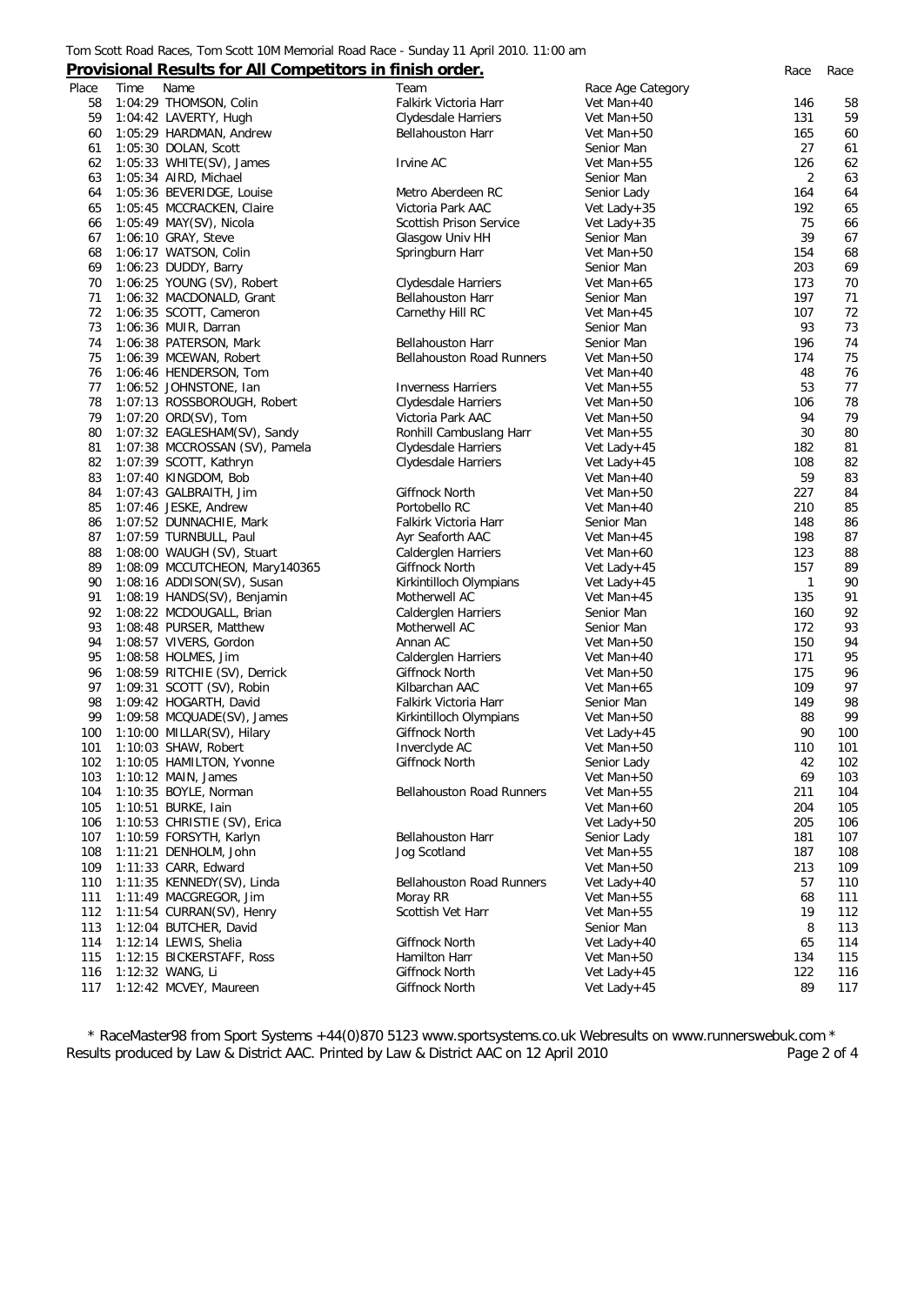#### Tom Scott Road Races, Tom Scott 10M Memorial Road Race - Sunday 11 April 2010. 11:00 am

## **Provisional Results for All Competitors in finish order.** *Race Race*

|       |      | <u>Frovisional Results for All competitors in illustrolated.</u> |                                  |                     | nace | nace |
|-------|------|------------------------------------------------------------------|----------------------------------|---------------------|------|------|
| Place | Time | Name                                                             | Team                             | Race Age Category   |      |      |
| 118   |      | 1:12:56 MAXWELL(SV), Frances                                     | Calderglen Harriers              | Vet Lady+45         | 74   | 118  |
| 119   |      | 1:13:07 MARTIN, Angela                                           | East Kilbride AC                 | Vet Lady+40         | 201  | 119  |
| 120   |      | 1:13:09 MOONEY, David                                            | <b>Bellahouston Harr</b>         | Senior Man          | 180  | 120  |
| 121   |      | 1:13:20 HARKNESS, Peter                                          | Scottish Prison Service          | Vet Man+40          | 43   | 121  |
| 122   |      | 1:13:23 BROWNIE, Allan                                           |                                  | Vet Man+55          | 133  | 122  |
| 123   |      | 1:13:31 WATSON, Alex                                             | Falkirk Victoria Harr            | Vet Man+50          | 147  | 123  |
| 124   |      | 1:13:39 MATHESON, Grant                                          | Falkirk Victoria Harr            | Vet Man+45          | 185  | 124  |
| 125   |      | 1:13:43 GIBB, Keith                                              |                                  | Vet Man+45          | 163  | 125  |
| 126   |      | 1:13:49 MUNRO(SV), Carole                                        | Motherwell AC                    | Vet Lady+50         | 91   | 126  |
| 127   |      | 1:13:49 HAMPSON, Michael                                         | Motherwell AC                    | Vet Man+45          | 168  | 127  |
| 128   |      | 1:14:15 MCMILLAN, Tom                                            | <b>Bellahouston Road Runners</b> | Vet Man+55          | 86   | 128  |
| 129   |      | 1:14:15 CASTLE, Simon                                            |                                  | Senior Man          | 12   | 129  |
| 130   |      | 1:14:15 RUSSELL, Mark                                            |                                  | Senior Man          | 158  | 130  |
| 131   |      | 1:14:45 CROLL(SV), Graeme                                        | Giffnock North                   | Vet Man+40          | 16   | 131  |
| 132   |      | 1:14:46 REID, Rob                                                |                                  | Vet Man+40          | 99   | 132  |
| 133   |      | 1:14:50 HAY, David                                               | Hamilton Harr                    | Vet Man+40          | 46   | 133  |
| 134   |      | 1:15:03 RITCHIE, Ross                                            |                                  | Senior Man          | 176  | 134  |
| 135   |      |                                                                  |                                  |                     | 167  | 135  |
|       |      | 1:15:04 SOFTLEY (SV), John                                       | <b>Bellahouston Harr</b>         | Vet Man+60          |      |      |
| 136   |      | 1:15:49 HEALY, Lawrence                                          |                                  | Vet Man+40          | 47   | 136  |
| 137   |      | 1:15:59 TRANT, Mike                                              | Dumfries RC                      | Vet Man+55          | 120  | 137  |
| 138   |      | 1:16:05 MYANT, Martin                                            | Giffnock North                   | Vet Man+60          | 151  | 138  |
| 139   |      | 1:16:10 LINDSAY, Nicola                                          | Law & Dist                       | Junior Female under | 66   | 139  |
|       |      |                                                                  |                                  | 20                  |      |      |
| 140   |      | 1:16:18 LEYTON, Richard                                          | Bellahouston Harr                | Senior Man          | 152  | 140  |
| 141   |      | 1:16:19 HAMILTON, Gordon                                         |                                  | Vet Man+40          | 179  | 141  |
| 142   |      | 1:16:33 TODD(SV), Kate                                           | <b>Kilmarnock Harriers</b>       | Vet Lady+55         | 119  | 142  |
| 143   |      | 1:16:44 JAMIESON, Elaine                                         | Motherwell AC                    | Vet Lady+40         | 52   | 143  |
| 144   |      | 1:17:33 HALL, Tony                                               | Garscube Harr                    | Vet Man+60          | 41   | 144  |
| 145   |      | 1:17:34 RODGERS, Murdoch                                         |                                  | Vet Man+55          | 103  | 145  |
| 146   |      | 1:17:48 MCPHAIL(SV), Marian                                      | Dumfries RC                      | Vet Lady+55         | 87   | 146  |
| 147   |      | 1:17:53 SIMPSON, Ronnie                                          |                                  | Vet Man+60          | 111  | 147  |
| 148   |      | 1:17:56 BUNYAN (SV), David                                       | Scottish Vet Harr                | Vet Man+55          | 186  | 148  |
| 149   |      | 1:18:05 WHITE, David                                             | Ayr Seaforth AAC                 | <b>NDB</b>          | 199  | 149  |
| 150   |      | 1:18:08 MUTCH, Caroline                                          | Troon Tortoises AC               | Vet Lady + $35$     | 137  | 150  |
| 151   |      | 1:18:14 MCBRIDE, John                                            | Calderglen Harriers              | Vet Man+50          | 76   | 151  |
| 152   |      | 1:18:17 DEVOY, Ian                                               | <b>Strahaven Striders</b>        | Vet Man+45          | 24   | 152  |
| 153   |      | 1:18:38 GRAY, Louise                                             | <b>Bellahouston Road Runners</b> | Vet Lady+40         | 40   | 153  |
| 154   |      | 1:18:38 PATTISON, Robert                                         |                                  | Vet Man+40          | 97   | 154  |
| 155   |      | 1:18:39 MCINALLY(SV), Michael                                    | <b>Bellahouston Road Runners</b> | Vet Man+50          | 81   | 155  |
| 156   |      | 1:19:35 LAWTON, Richard                                          | Calderglen Harriers              | Senior Man          | 63   | 156  |
| 157   |      | 1:19:44 FENNESSEY, Joe                                           | Motherwell AC                    | Vet Man+40          | 202  | 157  |
| 158   |      | 1:19:50 GERRY, Craig                                             |                                  | Vet Man+40          | 153  | 158  |
| 159   |      | 1:19:54 GRAY, Laura                                              |                                  | Senior Lady         | 38   | 159  |
| 160   |      | 1:19:59 SCOTT, Andrew                                            | <b>Strahaven Striders</b>        | Vet Man+40          | 184  | 160  |
| 161   |      | 1:20:03 BARRETT, Nicholas                                        |                                  | Senior Man          | 223  | 161  |
|       |      | 1:20:36 STEWART (SV), Ada                                        |                                  |                     | 112  | 162  |
| 162   |      |                                                                  | Kirkintilloch Olympians          | Vet Lady+45         |      |      |
| 163   |      | 1:20:49 WEDLOCK, Jane                                            | Motherwell AC                    | Vet Lady+40         | 195  | 163  |
| 164   |      | 1:21:13 SMITH, John                                              | Jog Scotland                     | Vet Man+50          | 208  | 164  |
| 165   |      | 1:21:15 NICOL, Moira                                             | Jog Scotland                     | Vet Lady+45         | 209  | 165  |
| 166   |      | 1:21:51 GRANT, Kirsty                                            | Ronhill Cambuslang Harr          | Senior Lady         | 37   | 166  |
| 167   |      | 1:21:52 ABDULLAH, Tariq                                          |                                  | Senior Man          | 3    | 167  |
| 168   |      | 1:22:03 BATH, Ann                                                |                                  | Vet Lady+60         | 4    | 168  |
| 169   |      | 1:22:36 GRIERSON, James                                          | Dumfries RC                      | Vet Man+50          | 212  | 169  |
| 170   |      | 1:22:44 CLANACHAN, Ann                                           | Garscube Harr                    | Vet Lady+55         | 13   | 170  |
| 171   |      | 1:22:44 HARRISON, Kenneth                                        |                                  | Vet Man+50          | 44   | 171  |
| 172   |      | 1:23:14 PARKER (SV), Pamela                                      | Kirkintilloch Olympians          | Vet Lady+40         | 95   | 172  |
| 173   |      | 1:23:37 GRIFFIN, Stuart                                          |                                  | Senior Man          | 139  | 173  |
| 174   |      | 1:23:42 DEWAR, Linda                                             | Kirkintilloch Olympians          | Vet Lady+40         | 25   | 174  |
| 175   |      | 1:23:51 DEMPSTER, Alan                                           |                                  | Senior Man          | 23   | 175  |
| 176   |      | 1:23:57 ROONEY, Paul                                             |                                  | Senior Man          | 105  | 176  |
|       |      |                                                                  |                                  |                     |      |      |

*\* RaceMaster98 from Sport Systems +44(0)870 5123 www.sportsystems.co.uk Webresults on www.runnerswebuk.com \** Results produced by Law & District AAC. Printed by Law & District AAC on 12 April 2010 Page 3 of 4